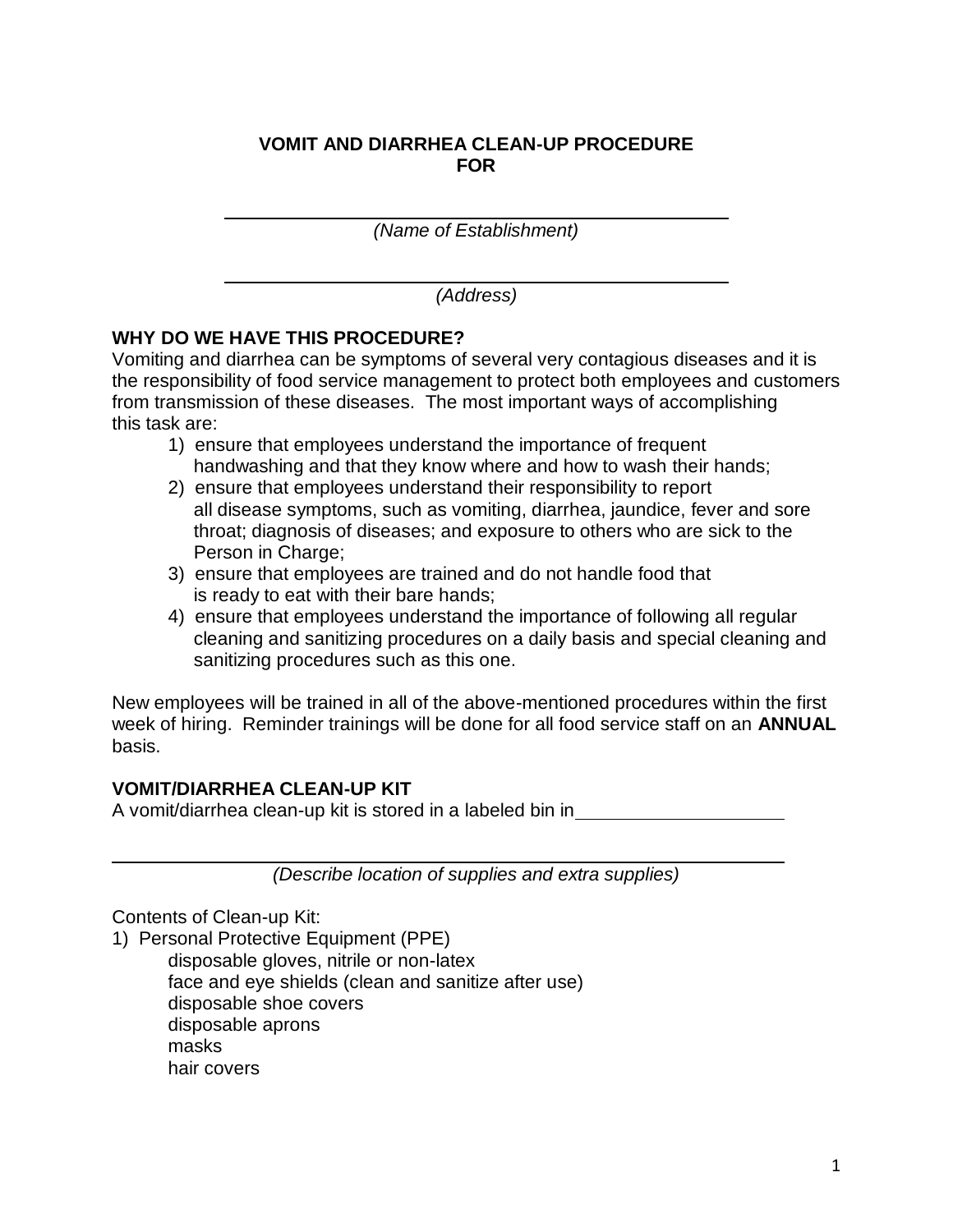- 2) Paper towels
- 3) Absorbent material: baking soda, Red Z powder, or kitty litter
- 4) Scoop or scraper, preferably disposable
- 5) Large plastic bags with twist ties
- 6) Caution tape for closing off areas

Buckets, wiping cloths, detergent and sanitizers will also be needed and are available in various locations throughout the food service area. The Person-in-Charge is responsible for refilling the clean-up kit after use. Extra supplies will be on hand. All supplies will be purchased or ordered at the time of the incident so that the kit is ready for use as soon as possible after the incident.

# **WHEN A VOMITING OR DIARRHEA INCIDENT OCCURS**

- 1) Remove the following from the area if **no contact** with vomit or diarrhea:
	- a) employees and/or customers
	- b) packaged food or food in closed containers
	- c) portable equipment, linens and open single-use and single service articles.

For diarrhea, the immediate area that is visibly soiled should be the area of clean-up concentration. For vomiting, since particles can be in the air, an area of 25 feet in all directions should be considered the clean-up area. This is very important when considering which employees or customers need to be removed; the food; and open single-use and single-service articles that need to be discarded; the linens that will need to be washed; and the equipment that will need to be cleaned and sanitized.

2) If vomiting occurred, completely close off area around the spill for 25 feet in all directions. Use caution tape from the Clean-up Kit.

Some small food service establishments will have to close during the clean-up of a vomiting incident either by an employee or a customer. In the case of closure, the Regulatory Authority should be called immediately to report the incident. A sign can be put at the entrance stating that the food service establishment will be closed until a time judged to be sufficient to accomplish the required clean-up.

| a)                                                               | , due to its small size |  |  |  |
|------------------------------------------------------------------|-------------------------|--|--|--|
|                                                                  | (Name of Establishment) |  |  |  |
| will close after a vomiting incident until clean-up is finished. |                         |  |  |  |
|                                                                  |                         |  |  |  |

| b)                                                                           | will determine what areas will |  |  |  |
|------------------------------------------------------------------------------|--------------------------------|--|--|--|
| (Name of Establishment)                                                      |                                |  |  |  |
| need to be cleaned and sanitized, but will remain open with limited service, |                                |  |  |  |
| unless the incident occurs in the only food prep area.                       |                                |  |  |  |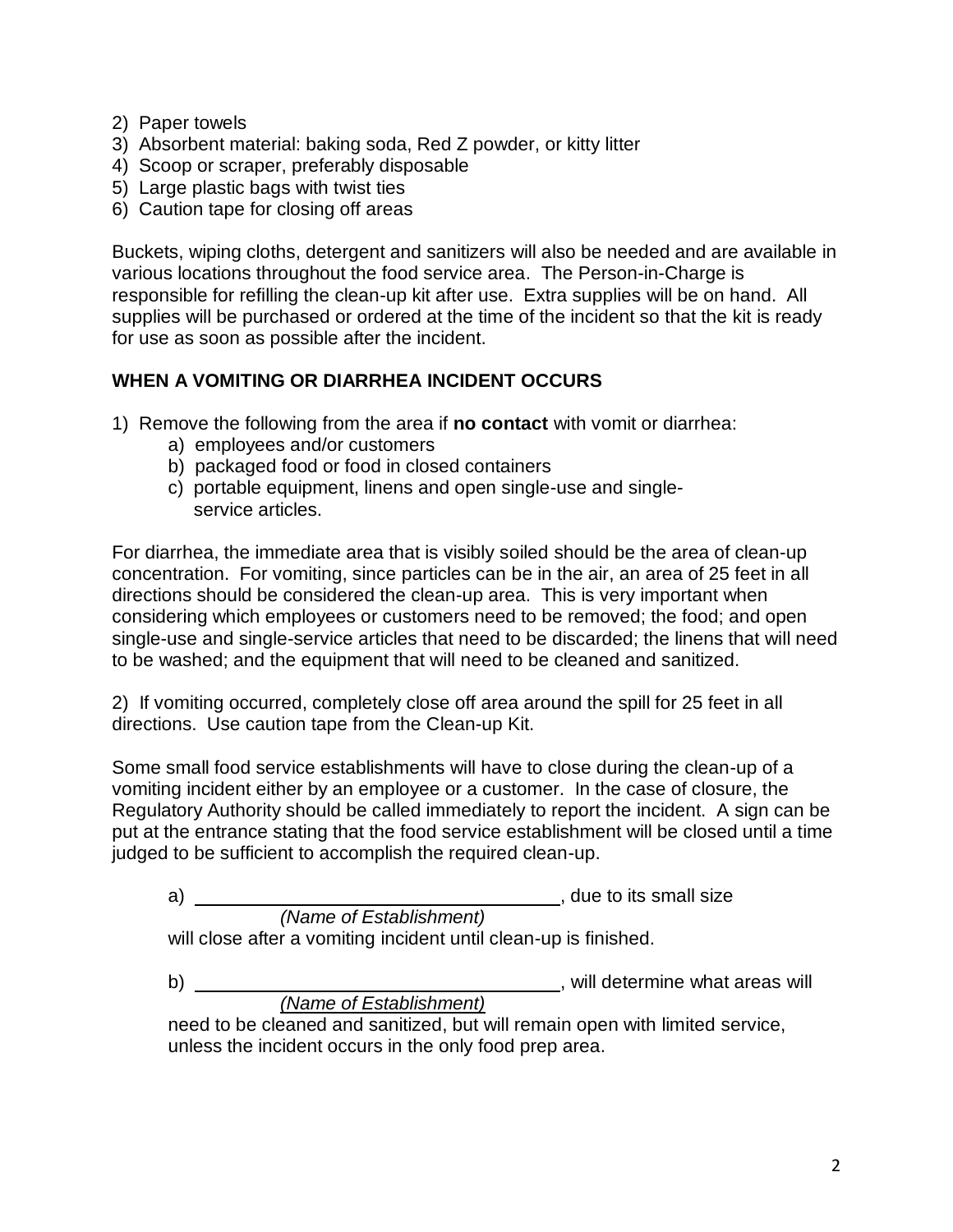3) A trained employee should put on Personal Protective Equipment, gloves last.

All employees are trained in this clean-up procedure. If staffing allows, cooks should not be the first choice for carrying out the clean-up.

4) Sprinkle **contract and interveller on victor** on vomit/fecal matter to soak up liquid. *(Kind of absorbent material)*

Using the scraper or scoop from the Clean-up Kit, and paper towels, carefully wipe up vomit/fecal matter and discard in a plastic trash bag. Then remove and discard gloves.

If staffing allows, a separate employee, wearing gloves and a mask, can hold the trash bag open by folding the top back over their hands so that the top of the bag is not contaminated in the process of discarding the paper towels, gloves, etc.

5) Wash hands and put on new disposable gloves and wash the area involved with detergent and warm water.

All surfaces within the incident area, plus all doorknobs, railings, wall corners or other places that you know are frequently touched should then be washed with soap and water. All restrooms should be cleaned also, even if they were not known to be affected by the incident. They are often used by employees and customers when they are not feeling well and the infectious germs will be there even if they cannot be seen.

All areas washed as described above will then be sanitized.

6) Sanitize hard or porous surfaces with chlorine bleach solution allowing the area to remain **wet for no less than 5 minutes**; follow policy directions for other surfaces or when using other sanitizers.

### **Bleach concentrations:**

| 5.25% Sodium Hypochlorite<br>or 6% dish machine sanitizer | 1 2/3 cup bleach per gallon of water 5000 PPM<br>(1 part bleach to 10 parts water) |          |
|-----------------------------------------------------------|------------------------------------------------------------------------------------|----------|
| 8.25% concentrated Sodium<br>Hypochlorite                 | 1 cup bleach per gallon of water<br>(1 part bleach to 16 parts water)              | 5000 PPM |

Sanitizer to be used in this establishment will be and will be left wet on hard surfaces for **constantly minutes before drying with** papers towels.

**Ammonium chloride sanitizers are ineffective against Norovirus** so if those are the standard sanitizers used in a food service establishment, then chlorine bleach (or some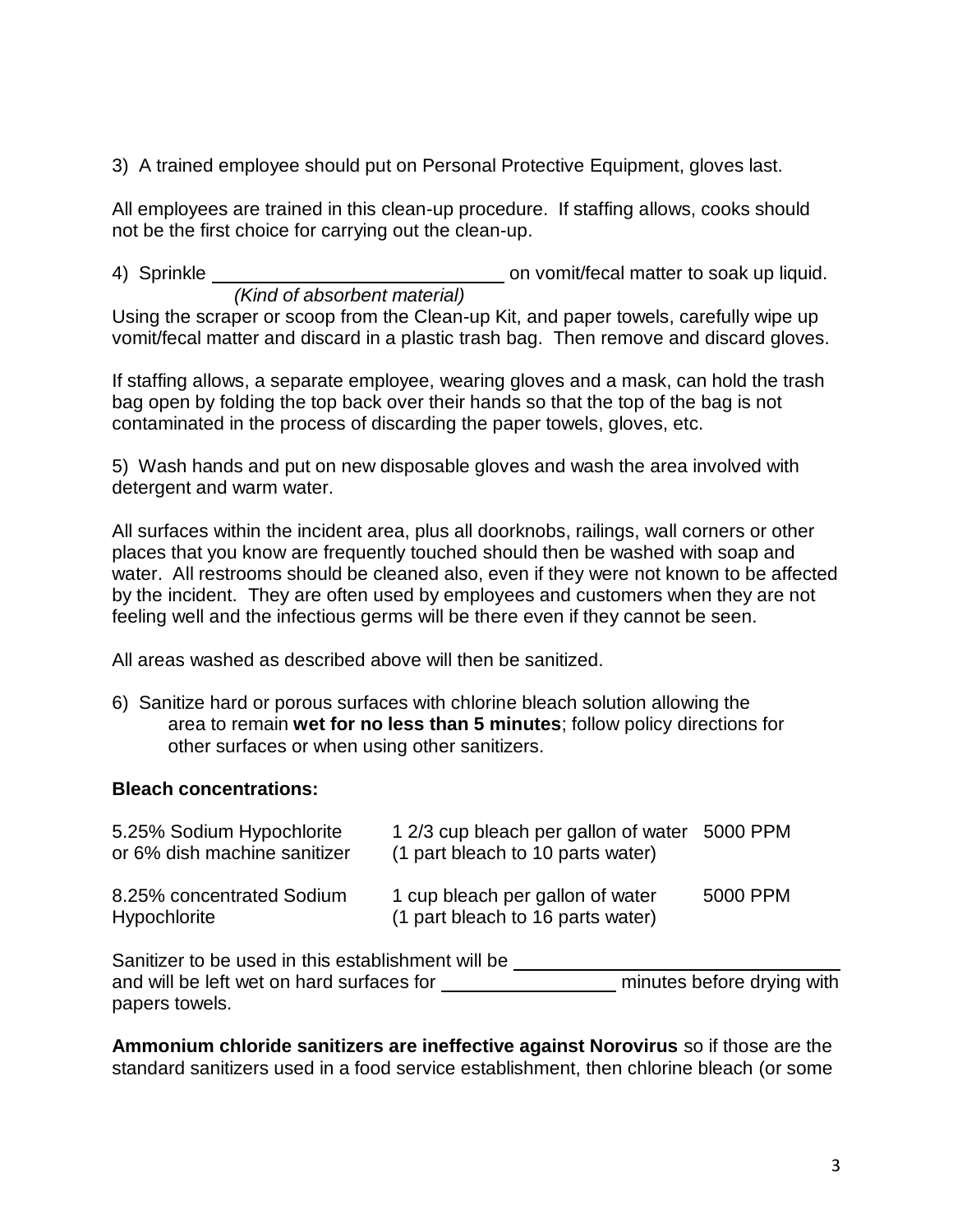other commercial product approved by the EPA to kill Norovirus) must be kept on hand for use during a vomit/diarrhea incident.

Bleach is available in several different concentrations so food service establishments need to be aware of the concentration they have available. Once opened, a bottle of bleach maintains its strength for 30 days so PUT THE DATE ON THE BOTTLE WHEN YOU OPEN IT. Discard it after 30 days.

Remember that bleach will discolor many items such as carpets, flooring, etc. Test a small area if there is any reason to believe that there will be a problem. Steam cleaning of carpets and upholstery is recommended once the vomit/diarrhea has been removed. Linens should be washed in hot water and dried in a hot dryer.

Open windows or increase ventilation as much as possible during the clean-up.

Make sure that all high-touch areas and restrooms are sanitized before areas are reopened.

- 7) When totally finished cleaning up, dispose of all paper towels and PPE in the plastic bag. Tie the bag closed and double bag it before putting it in your regular trash.
- 8) Rinse food contact surfaces with clean water to remove chlorine residue left on the surface because you used 5000 PPM to kill the infectious agents and re-sanitize with your usual 100 ppm sanitizer.

### **RE-OPENING ESTABLISHMENT OR CLEANED AREAS**

When the above-described clean-up procedure has been completed, the areas may be re-opened. Establishments that closed for clean-up should call the Regulatory Authority and report that they are ready to re-open. The Regulatory Authority may, or may not, want to actually visit the establishment prior to re-opening.

Establishments should anticipate that some customers may request some kind of compensation. Management should discuss that with employees as part of the training on this procedure. The decision concerning compensation is entirely up to the establishment management.

### **MONITORING EMPLOYEES FOR ILLNESS**

After incidents involving diarrhea, and particularly vomiting, all employees, but particularly those involved in the clean-up, will be monitored for signs of illness for several days. The Person-in-Charge will remind employees to report symptoms of any illness.

### **INCIDENT REPORT**

It is advisable for the Person-in-Charge to complete an incident report describing the date and time of the incident; which employees were in charge of the clean-up; an